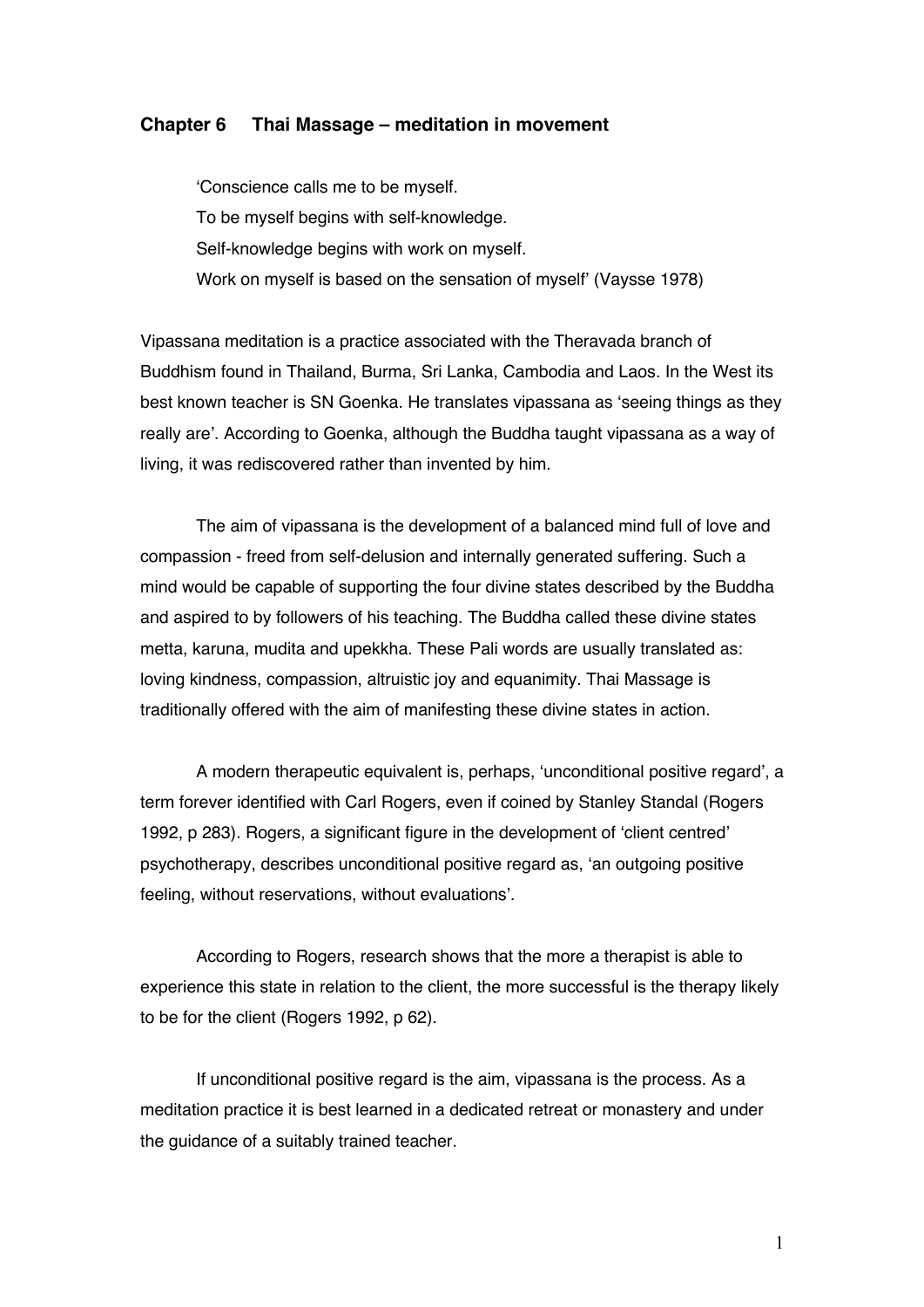In the Buddhist tradition, the starting point in the training of a teacher (lama) is total retreat from the world for three years, three months and three days.

As a way of living, however, vipassana is of great value in therapeutic practice. In common with many meditation practices, vipassana begins with the effort of drawing the mind more deeply into relationship with the body. We find this aim not only in sitting meditation but also in the practice of yoga, tai chi, qigong and many martial arts. This understanding is not limited to the East. It is well recognised in the meditative traditions of Christianity. Father Thomas Keating, a Cistercian Monk and advocate of 'centring prayer' suggests that:

'… a movement toward our own center is really a movement toward everybody's center, which is the oneness of the ultimate unifying source of all creation. In other words, individuals are bound together by a unifying force which is present but not normally perceived, given the human condition, without the discipline of a practice that penetrates the mystery of ordinary time' (Keating 1990).

Our body is always in the present while our mind tends to wander, flitting from thoughts of the past to projections into the future. If we can draw our attention away from the passage of thoughts into the sensation of our body, we will be more present. In the therapeutic relationship our patient will not only perceive this but will benefit from it too.

In his book 'Focusing', Eugene Gendlin discusses the significance of sensation in relation to the practice of psychotherapy. In the 1970's Gendlin and colleagues at the University of Chicago conducted research into the effectiveness of psychotherapy in making a positive difference in the patient's life. They were surprised to discover that they could predict therapeutic outcome by observing the way in which the patient organised and related to their experience. The patients who gained most benefit from the therapeutic encounter did something internal that less successful patients did not (Gendlin 1981).

Gendlin went on to demonstrate that this 'something internal' could be taught. He calls the process 'focusing' and describes the stages involved in his book.

2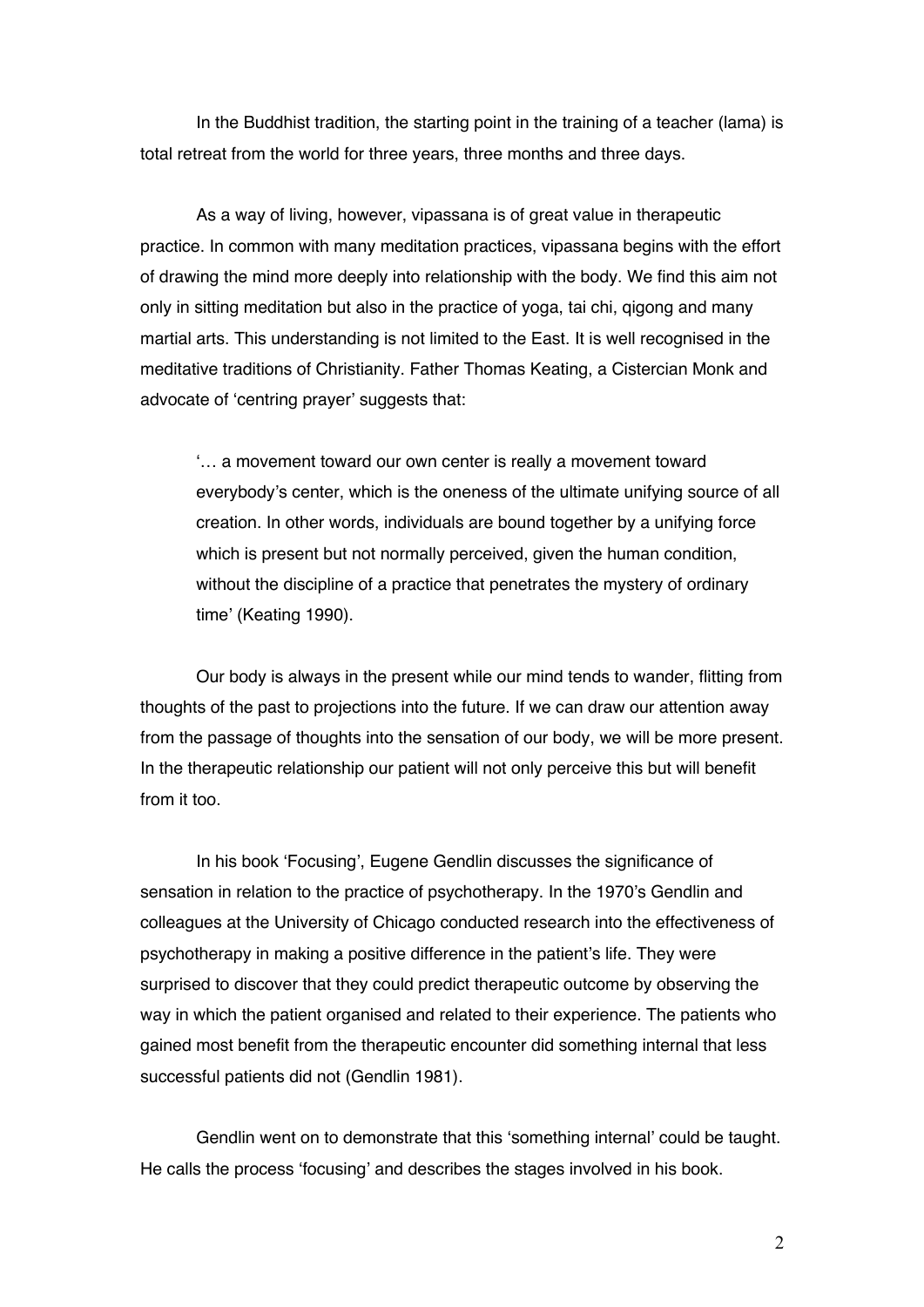The process of focusing is designed to help the patient align an unresolved memory or thought with a 'felt sense' in the body. Gendlin discovered that when a patient achieved this alignment, the thought or memory resolved.

Significant though focusing is, it is a process guided by the words of the therapist and a process that the patient, not the therapist does. In Thai Massage, where touch is the main form of communication, the masseur aims to work with what SN Goenka calls 'noble silence — that is, silence of body, speech and mind.'

Another form of communication takes place in this silence - perhaps 'the direct communication between the unconscious of the patient and the unconscious of the therapist' that psychoanalysts refer to (Laplanche & Pontalis 1988). Many masseurs and bodyworkers have come to appreciate that their work is most effective when they enter into an altered state in which their attention is softer and more receptive. The key to finding that state is sensation.

In the practice of Thai Massage, it is clear that the more the masseur is able to work in this altered state the more the patient relaxes. It is as if the masseur models the outcome of the massage. This concept is not however limited to Thai Massage. Practitioners of other bodywork modalities have discovered it too. Dr Milton Trager, founder of the 'Trager Approach' to bodywork, referred to 'Hookup' which is described as 'a sense of calm and clear connectedness with one's body, one's feelings, and the forces that sustain them.' Trager insisted that the practitioner must work on developing this state of consciousness in order to stimulate it in someone else (Juhan 2003).

Hugh Milne, an osteopath talks of 'glamour' and says 'In a glamour, consciousness can work from the crown soul – from a place of complete acceptance, of unconditional love. There is a subtle merging of boundaries between you and the client' (Milne 1995).

Fritz Smith, the founder of 'Zero Balancing' refers to a 'witness state of observation' in which the practitioner is 'uncritical, non-judgemental, expectation-free and uninvolved with an active thought process' (Smith 1998).

3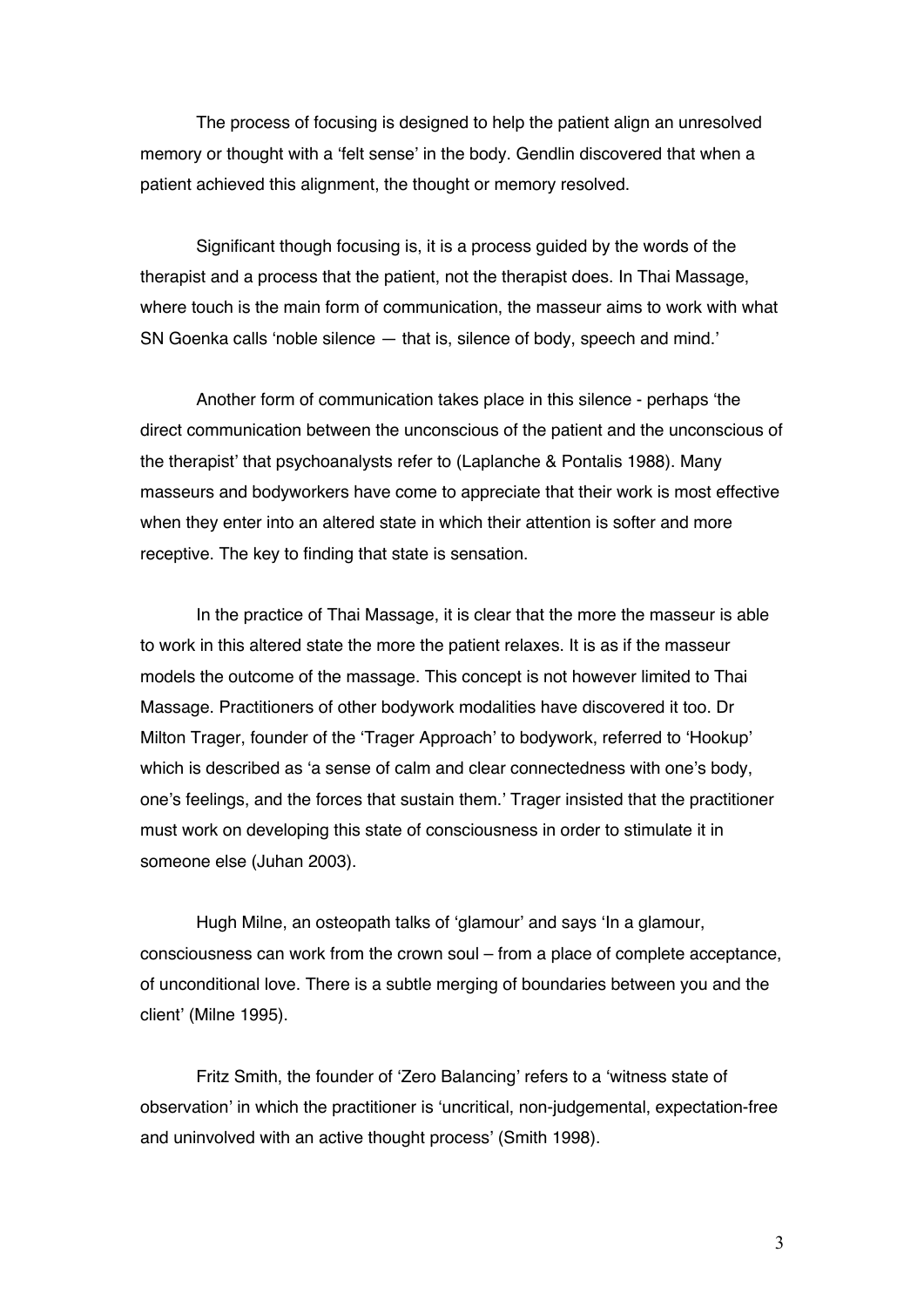Practicing Thai Massage is not an alternative to vipassana training but it is a good place to practice vipassana. As Goenka says, vipassana is intended as a way of living. As masseurs we can practice working with more sense of our own body in relation to our patient. As masseurs we should aim to know exactly what it is we intend to do so that we move with certainty and grace. As we work we can accept that we will be distracted by our own thoughts – perhaps our attitude or opinions about our patient, perhaps the ordinary things we forgot to do. This is inevitable, but we can always return to the present, by turning to the sense of our body in movement and our sense of contact with our patient.

We are using our body to work with our patient's body. When we make contact, whether with our hands or elbows or feet or knees the contact should be clear, sensitive and aware. Our patient is reading us throughout the massage. They are deeply aware of where we touch and, more to the point, from where we touch. It is a relationship of trust and our patient will not trust us if they are aware of our hesitations, clumsiness or incongruence. As we communicate our clarity and certainty to our patient, they give their body to us and give up their habitual tensions.

For a masseur it is a wonderful aim to work towards a sense of selflessness and to search for the qualities in our work through which every patient feels utterly cared for, accepted and loved. We can communicate these qualities through our touch and our presence. We may by moments ourselves feel touched by 'metta' and realise that metta is not something we can do. It is a sensation that can flow through us but only if we relax.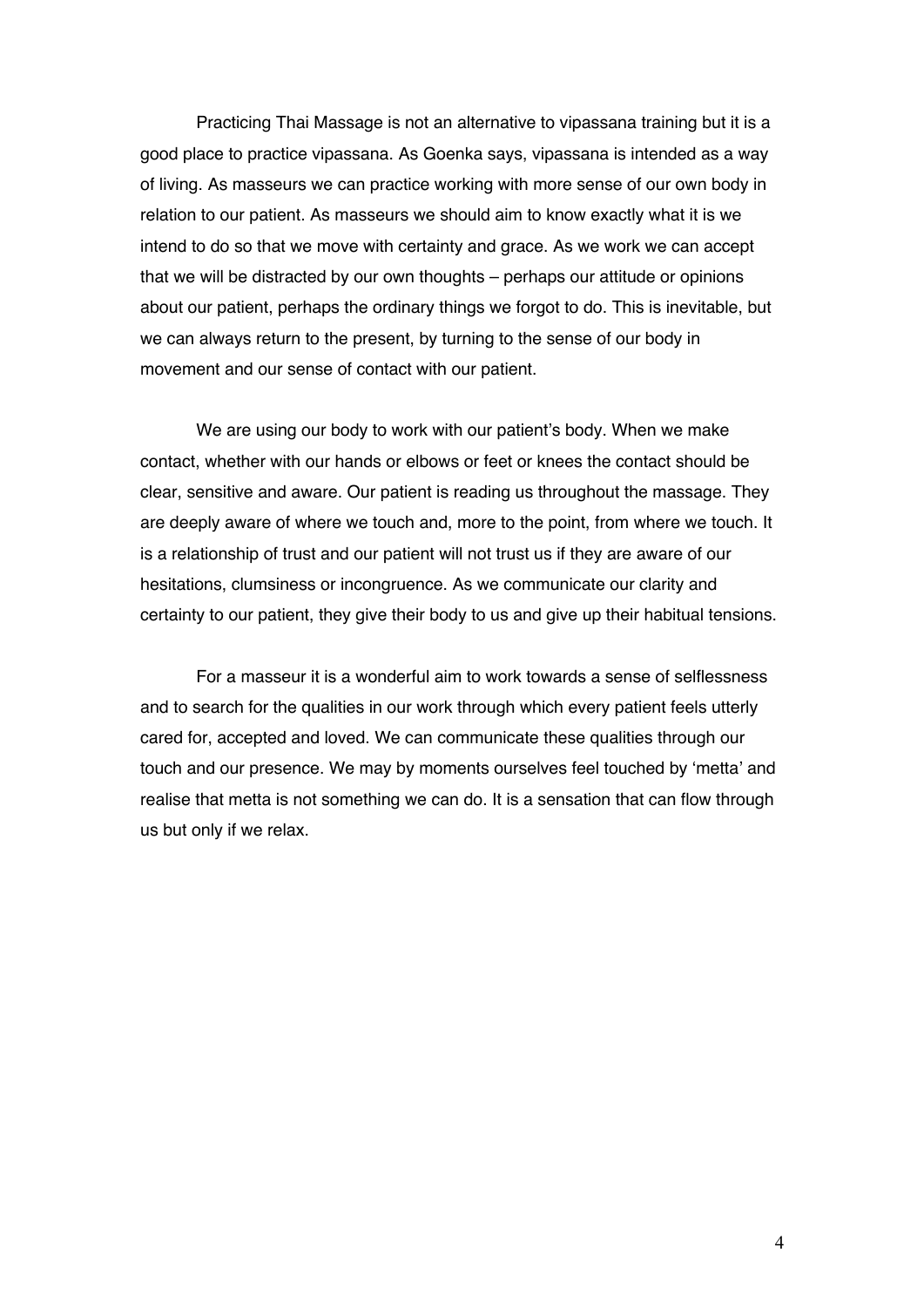### **The Metta Sutta**

Buddha and his followers took shelter at Savatthi in Jeta's Grove during the rainy season. The tree deities were upset by the presence of the monks. When they discovered that the monks intended to stay for three months, they set about trying to frighten them away. The monks were suitably scared and went to Buddha to tell him of their unease. He taught them the Metta Sutta. When the monks practiced according to the Buddha's instruction the tree deities were so touched by the power of love they radiated that they decided to leave them to meditate in peace.

This is the Metta Sutta in the original Pali with a translation into English by Acharya Buddharakkhita, founder and president of the Maha Bodhi Society in Bangalore, India.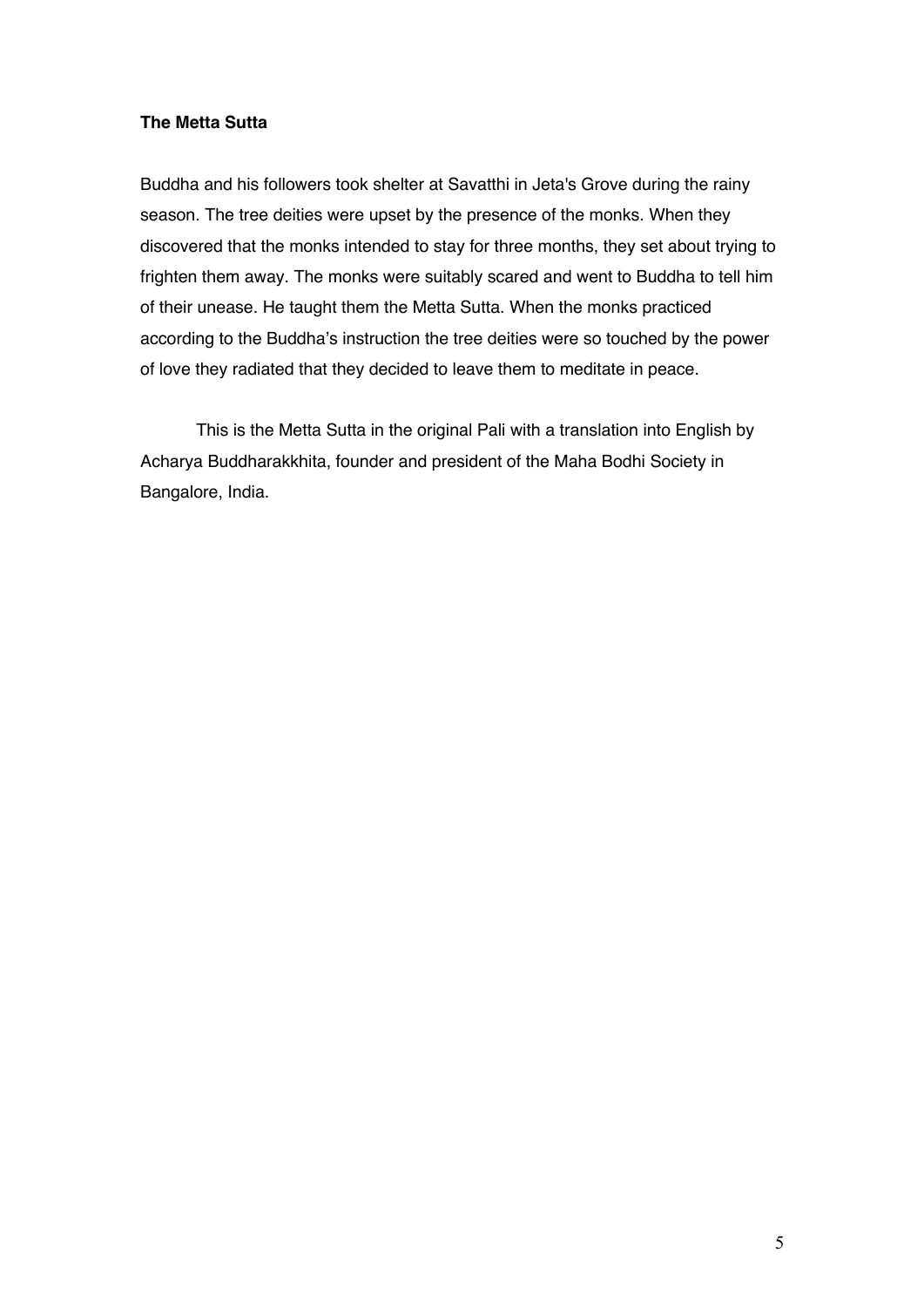## **The Karaniya Metta Sutta**

#### The Hymn of Universal Love

 1 Karaniyam atthakusalena Yan tam santam padam abhisamecca Sakko uju ca suju ca Suvaco c'assa mudu anatimani

> Who seeks to promote his welfare, Having glimpsed the state of perfect peace, Should be able, honest and upright, Gentle in speech, meek and not proud.

 2 Santussako ca subharo ca Appakicco ca sallahukavutti Santindriyo ca nipako ca Appagabbho kulesu ananugiddho

> Contented, he ought to be easy to support, Not over-busy, and simple in living. Tranquil his senses, let him be prudent, And not brazen, nor fawning on families.

 3 Na ca khuddam samacare kinci Yena viññu pare upavadeyyum Sukhino va khemino hontu Sabbe satta bhavantu sukhitatta

> Also, he must refrain from any action That gives the wise reason to reprove him. (Then let him cultivate the thought:) May all be well and secure, May all beings be happy!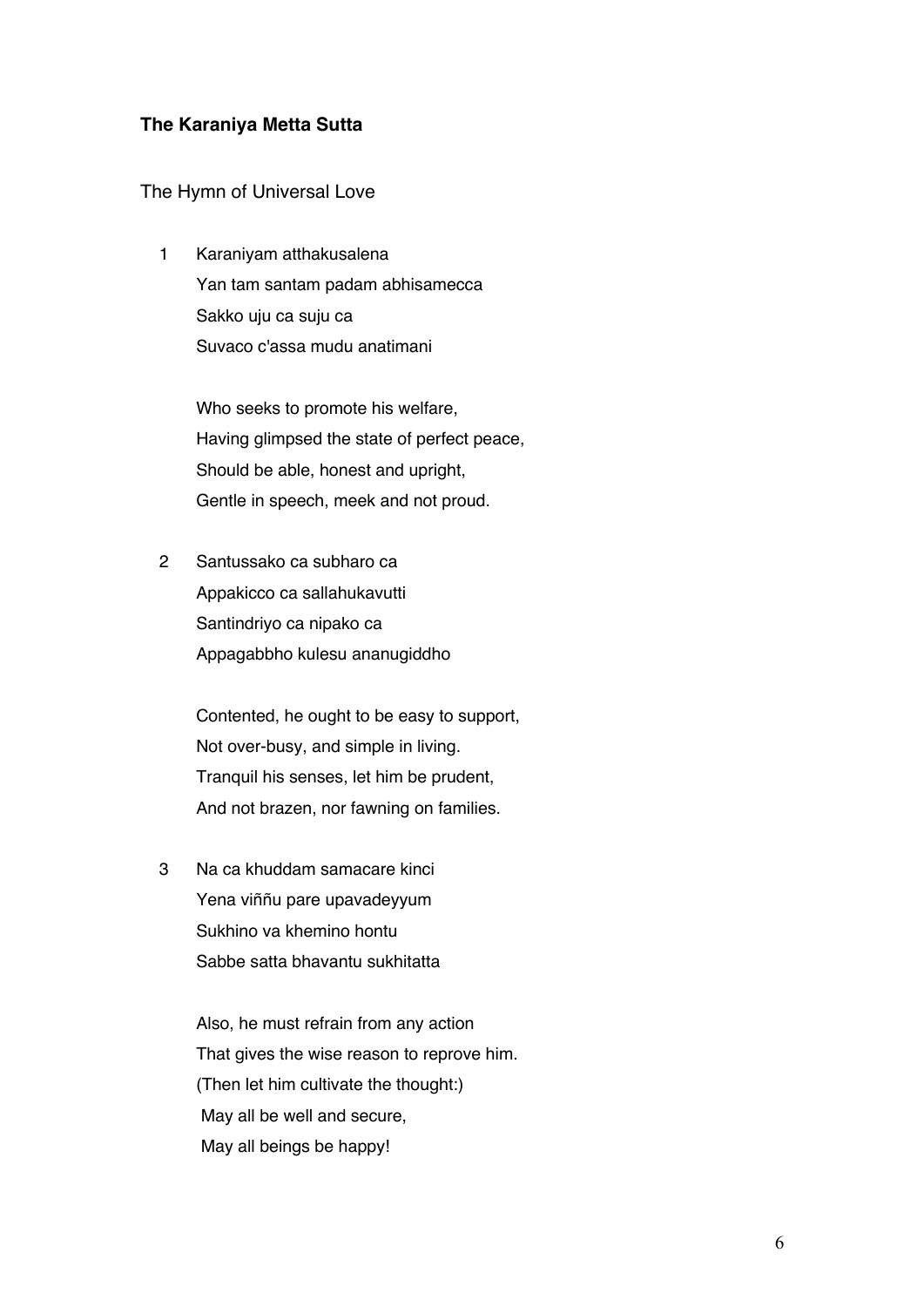4 Ye keci panabhut'atthi Tasa va thavara va anavasesa Digha va ye mahanta va Majjhima rassakanukathula

> Whatever living creatures there be, Without exception, weak or strong, Long, huge or middle-sized, Or short, minute or bulky,

5 Dittha va yeva adittha Ye ca dure vasanti avidure Bhuta va sambhavesi va Sabbe satta bhavantu sukhitatta

> Whether visible or invisible, And those living far or near, The born and those seeking birth, May all beings be happy!

 6 Na paro param nikubbetha Natimaññetha katthacinam kanci Byarosana patighasañña Naññamaññassa dukkham iccheyya

> Let none deceive or decry His fellow anywhere; Let none wish others harm In resentment or in hate.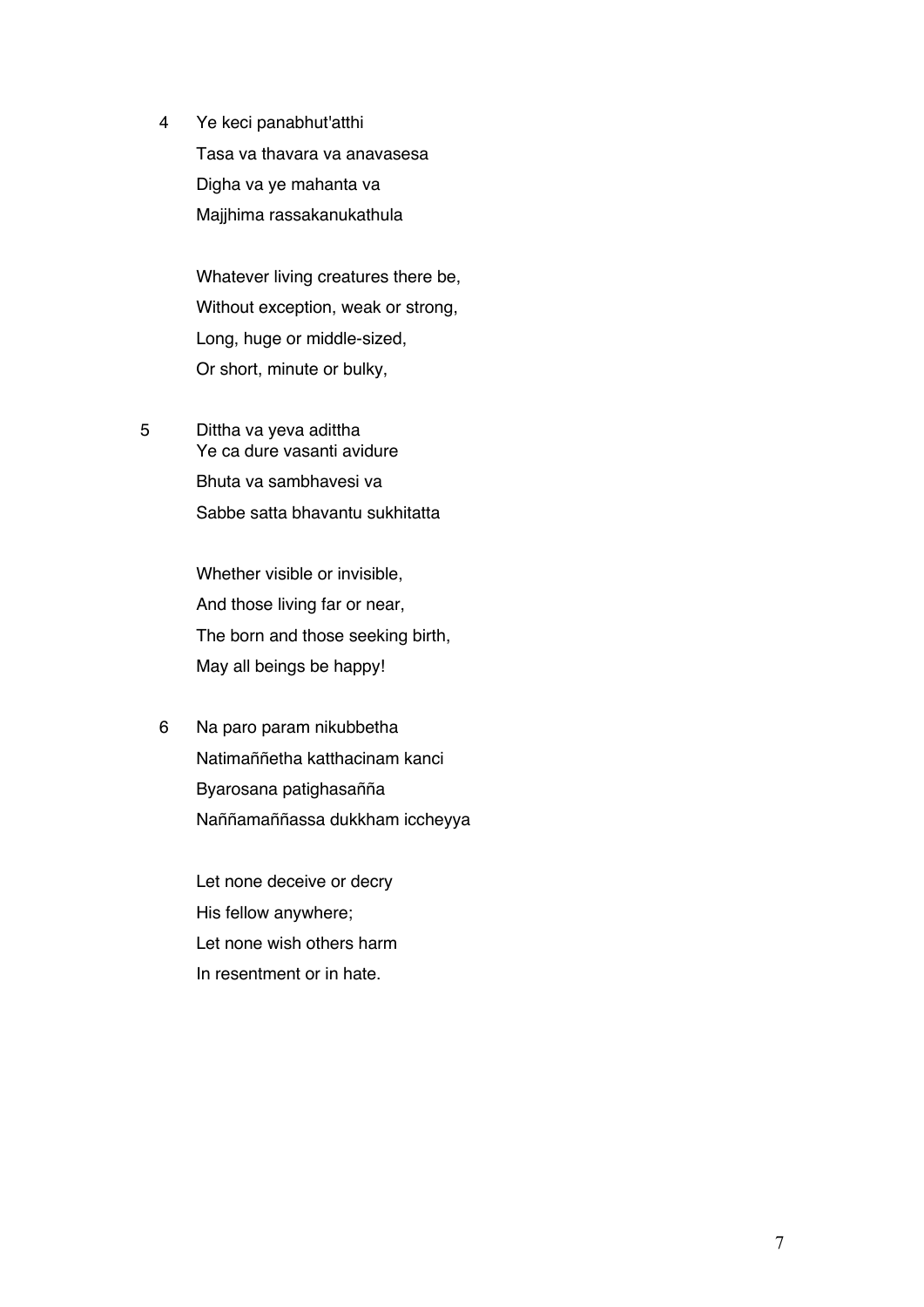7 Mata yatha niyam puttam Ayusa ekaputtam anurakkhe Evampi sabbabhutesu Manasam bhavaye aparimanam

> Just as with her own life A mother shields from hurt Her own son, her only child, Let all-embracing thoughts For all beings be yours.

 8 Mettañ ca sabba-lokasmim Manasam bhavaye aparimanam Uddham adho ca tiriyanca Asambadham averam asapattam

> Cultivate an all-embracing mind of love For all throughout the universe, In all its height, depth and breadth — Love that is untroubled And beyond hatred or enmity.

 9 Titthañ caram nisinno va Sayano va yavat'assa vigatamiddho Etam satim adhittheyya Brahmam etam viharam idhamahu

> As you stand, walk, sit or lie, So long as you are awake, Pursue this awareness with your might: It is deemed the Divine State here.